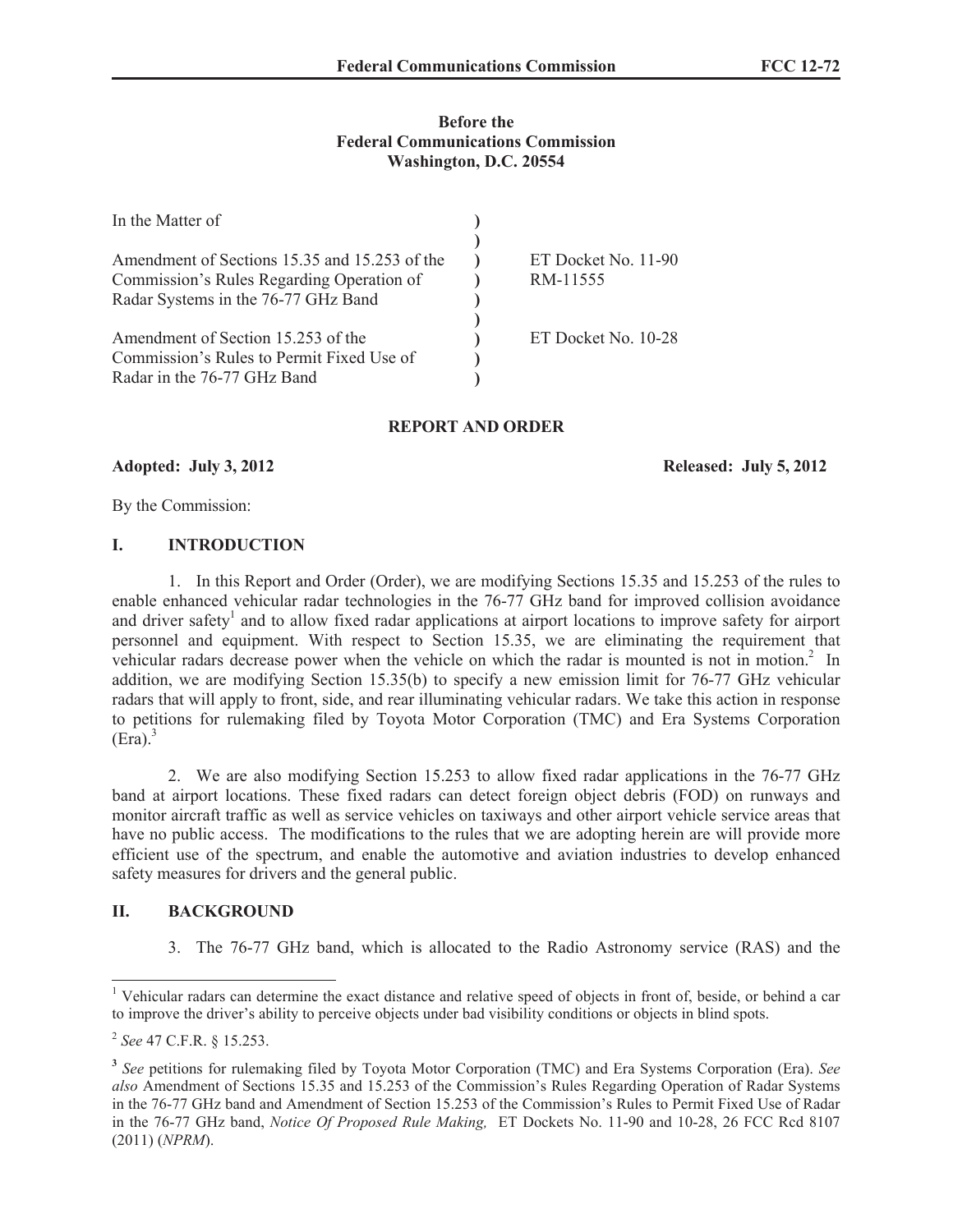Radiolocation service on a primary basis and to the Amateur and Space research (space-to-Earth) services on a secondary basis,<sup>4</sup> is in the region of the radiofrequency spectrum known as "millimeter wave" spectrum. The frequencies above 30 GHz are commonly called millimeter wave frequencies because of their wavelength. At these frequencies, radio propagation decreases more rapidly with distance than at other frequencies and antennas that can narrowly focus transmitted energy are practical and of modest size.<sup>5</sup> While the limited range of such transmissions might appear to be a major disadvantage for many applications, it does allow the reuse of frequencies within very short distances and, thereby enables a higher concentration of transmitters to be located in a geographical area than is possible at lower frequencies.<sup>6</sup>

4. In 1995, the Commission adopted rules to allow the use of the 76-77 GHz band by vehicular radars on an unlicensed basis.<sup>7</sup> These provisions were limited to vehicle mounted radars; fixed applications were not permitted.<sup>8</sup> Section 15.253 of the Commission's rules, which specifies the technical requirements for operation of unlicensed vehicle-mounted radar systems within the bands 46.7-46.9 GHz and  $76-77$  GHz, $9$  provides three sets of average power density limits for vehicle-mounted radars, all measured at 3 meters from the exterior surface of the radiating structure: (1) 0.2  $\mu$ W/cm<sup>2</sup> in any direction when the vehicle is not in motion; (2) 60  $\mu$ W/cm<sup>2</sup> for forward looking radars when the vehicle is in motion; and (3) 30  $\mu$ W/cm<sup>2</sup> for side-looking and rear-looking radars when the vehicle is in motion. Each of these average limits had a corresponding peak limit of 20 dB above the average limit. The in-motion limits were based on conservative estimates of the minimum power necessary to provide the range required for the radars to operate effectively.<sup>10</sup> The more restrictive not-in-motion limit was adopted to ensure that human exposure to radiofrequency (RF) radiation would be reduced as much as possible to protect pedestrians that are in close proximity to stopped vehicles.<sup>11</sup> At the time these rules were adopted in 1995, maximum permissible limits for human exposure to RF electromagnetic fields had not yet been established and the Commission therefore chose conservative limits for vehicle radars. Subsequent to the adoption of the Section 15.253 rules for vehicular radars in the 76-77 GHz band, the Commission adopted RF human exposure limits for this band that are far less restrictive than the level presumed appropriate in 1995 for not-in-motion vehicular radars, but it has not previously had occasion to revisit this particular rule. $^{12}$ 

8 *Id.*

<sup>&</sup>lt;sup>4</sup> International footnote 5.149 of Section 2.106 of the FCC's rules, which applies to the 76-86 GHz frequency range, urges Administrations "to take all practicable steps to protect the radio astronomy service from harmful interference." *See* 47 C. F. R. § 2.106. Amateur operations in this band are currently suspended. *See* 47 C.F.R § 97.303(s).

<sup>&</sup>lt;sup>5</sup> See Federal Communications Commission Spectrum Policy Task Force, Report of the Unlicensed Devices and Experimental Licenses Working Group, November 12, 2002, at page 14. http://transition.fcc.gov/sptf/files/E&UWGFinalReport.pdf

<sup>&</sup>lt;sup>6</sup> Id. See also Amendment of Parts 2 and 15 of the Commission's Rules to Permit Use of Radio Frequencies Above 40 GHz for New Radio Applications, *Notice of Proposed Rulemaking*, ET Docket No. 94-124, 9 FCC Rcd 7078 (1994) at para. 8.

<sup>&</sup>lt;sup>7</sup> See Amendment of Parts 2, 15, and 97 of the Commission's Rules to Permit Use of Radio Frequencies Above 40 GHz for New Radio Applications, *First Report and Order and Second Notice of Proposed Rule Making,* ET Docket No. 94-124, 11 FCC Rcd 4481 (1995) (*40 GHz Report and Order*).

<sup>9</sup> *See* 47 C.F.R. § 15.253. This Order is not adopting any changes to the rules for 46.7-46.9 GHz band.

<sup>10</sup> *See 40 GHz Report and Order,* 11 FCC Rcd at 4491-94 (paras. 21-27).

 $11$  *Id.* 

<sup>12</sup> *See* Guidelines for Evaluating the Environmental Effects of Radiofrequency Radiation, *Report and Order*, ET Docket No. 93-62, 11 FCC Rcd 15123 (1996).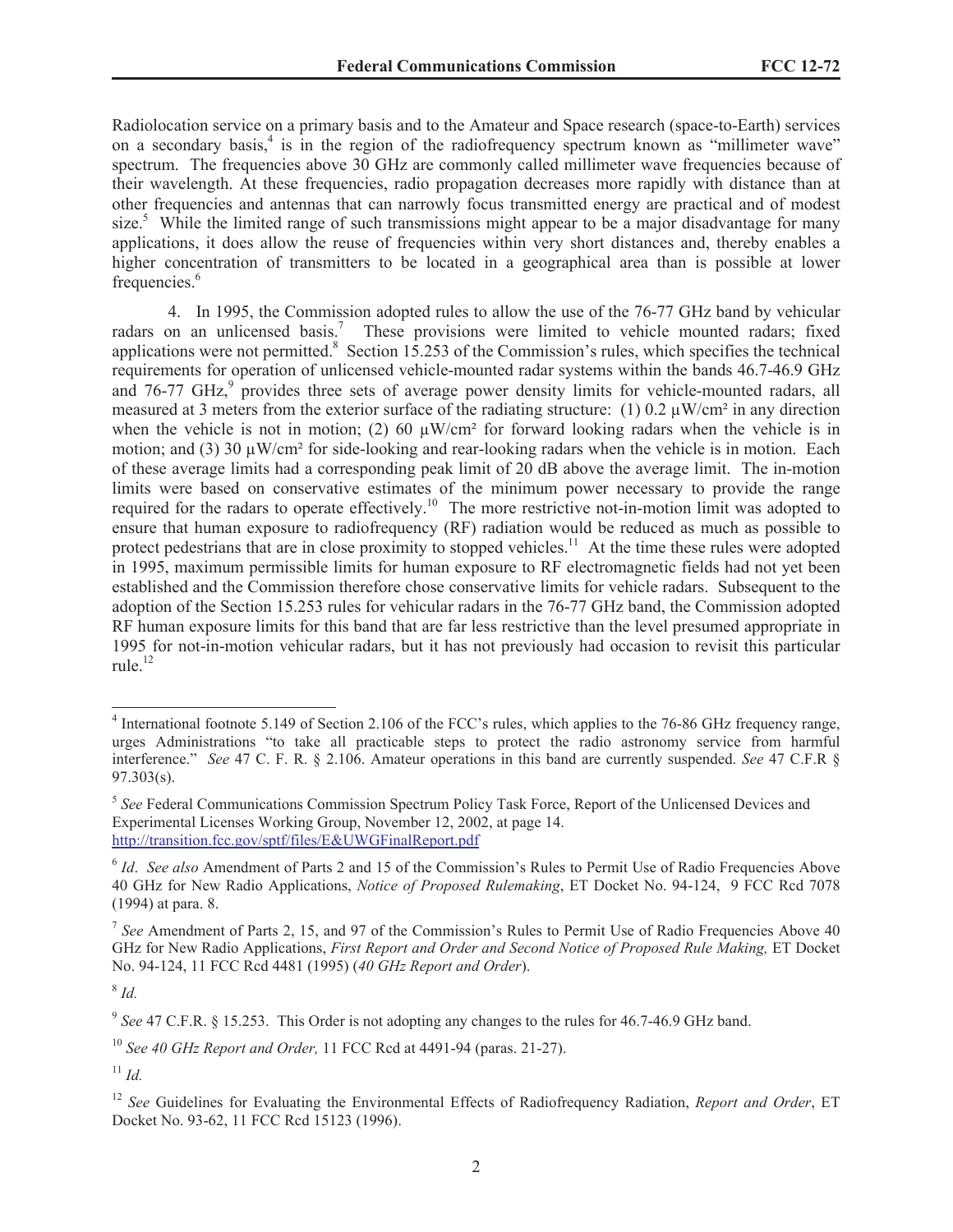5. On July 21, 2009, the Toyota Motor Corporation (TMC) filed a petition for rulemaking requesting that the Commission modify the emission limits for vehicular radar systems operating within the 76-77 GHz band.<sup>13</sup> Specifically, TMC requested that the Commission eliminate the in-motion and not-in-motion distinctions in the emission limits for vehicular radar systems and establish a single emission limit that applies in all directions from a vehicle. On September 8, 2009, Era filed comments in CB Docket No. 09-102 requesting that the Commission amend Section 15.253 to permit fixed use of 76- 77 GHz radars at airports for monitoring air traffic and airport service vehicles only.<sup>14</sup> Emissions from these fixed radars would not illuminate any public access roads.

6. On May 24, 2011, the Commission issued a *Notice of Proposed Rule Making* (*NPRM*) <sup>15</sup> in which it sought public comment on proposed amendments to Sections 15.35 and 15.253 of the rules regarding operation within the 76.0-77.0 GHz band. Specifically, the *NPRM* proposed modifications to Section 15.253 to increase the average power density limit to 88  $\mu$ W/cm<sup>2</sup> at 3 m (average EIRP of 50 dBm) and to decrease the peak power density limit to 279  $\mu$ W/cm<sup>2</sup> at 3 m (peak EIRP of 55 dBm) regardless of the illumination direction of the vehicular radar, and to eliminate the in-motion and not-inmotion distinction for vehicles equipped with such radars.<sup>16</sup> In the NPRM, the Commission also proposed to allow fixed radars to operate in the 76-77 GHz band in addition to vehicular radar systems, and to require that such fixed radar systems meet the proposed limits for vehicular radar systems.<sup>17</sup> A list of parties that filed comments is contained in Appendix  $A^{18}$ 

### **III. DISCUSSION**

7. We find that the 76-77 GHz band is well suited for unlicensed use by vehicular radar technologies and by fixed radar systems limited to airport locations, and are adopting the proposed modifications to Sections 15.35 and 15.253 accordingly. The modifications to the rules that we are

<sup>15</sup> *See NPRM*, *supra* note 2.

<sup>17</sup> See *NPRM*, *supra* note 2, at 16-18.

<sup>&</sup>lt;sup>13</sup> *See* Petition for Rulemaking of the Toyota Motor Corporation (filed July21, 2009), RM-11555 (TMC Petition). *See also* Public Notice released August 26, (2009, RM-11555, Report No. 2896 (inviting comment on TMC petition).

<sup>&</sup>lt;sup>14</sup> Era filed comments in a proceeding in which the Commission sought comments on possible revision or elimination of rules, as part of its ten year review of its rules required under Section 610 of the Regulatory Flexibility Act (RFA). *See* "*FCC Seeks Comment Regarding Possible Revision or Elimination of Rules Under The Regulatory Flexibility Act, 5 U.S.C. 610*", *Public Notice*, CB Docket No. 09-102, DA 09-1307, released June 24, 2009. In January 2010, the Office of Engineering and Technology (OET) decided to treat ERA's comments in the Commission's ten-year review as a Petition for Rulemaking, and invited comment on starting a rulemaking proceeding to consider ERA's proposals. *Office of Engineering and Technology Seeks Comment on Era Systems Corporation's Proposal to Permit Fixed Ground-Traffic Radar at Airports in 76-77 GHz Band," Public Notice,* ET Docket No. 10-28, DA 10-127 (released January 26, 2010). On September 30, 2009, OET granted Era a waiver to allow the installation of up to ten fixed 76-77 GHz Navtech 1800-E radar systems on ground structures at Hartsfield-Jackson Atlanta International Airport. *See* Era Systems Corporation Request for Waiver of Sections 2.803, 15.201 and 15.253 of the Commission's Rules, *Order*, DA 09-2145, 24 FCC Rcd 12179 (OET, 2009).

<sup>&</sup>lt;sup>16</sup> Effective Isotropically Radiated Power (EIRP) is the product of the power supplied to the antenna and the antenna gain in a given direction relative to an isotropic antenna. 47 C. F. R. § 2.1.

<sup>&</sup>lt;sup>18</sup> Measurement, Control and Automation Association (MCAA) filed comments stating that these proposals will not support level probing radar (LPR) operations and that the Commission should not include LPRs in the present proceeding. *See* MCAA Comments at 4-6. We note that LPRs are not the subject of this rulemaking but instead are addressed in another proceeding. *See* Amendment of Part 15 of the Commission's Rules to Establish Regulations for Tank Level Probing Radars in the Frequency band 77–81 GHz, *Notice of Proposed Rule Making and Order,* 25 FCC Rcd 601 (2010).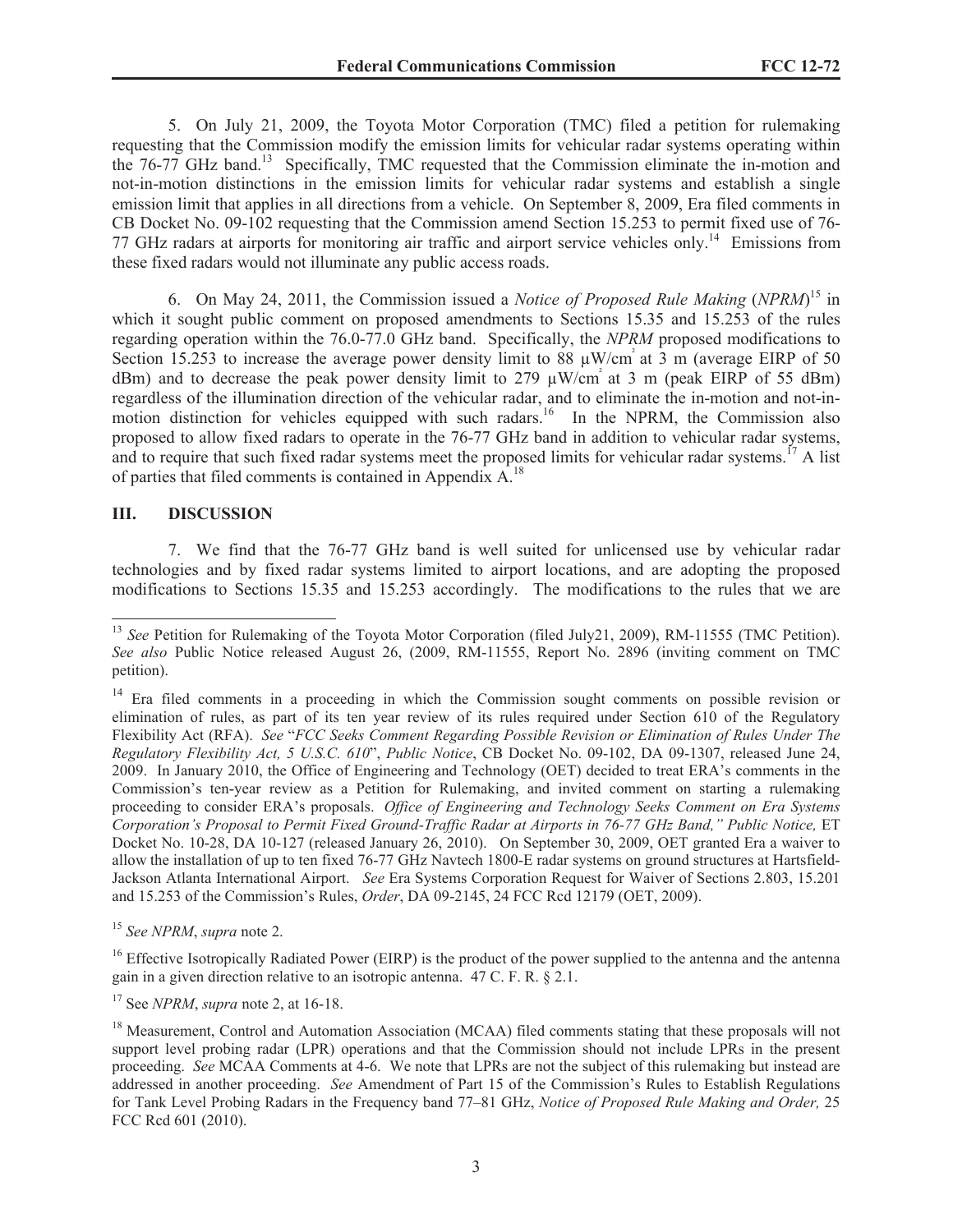adopting herein are intended to foster the development of improved radar systems that will offer significant safety benefits to the public. Studies show that use of collision avoidance technology can prevent or lessen the severity of a significant number of traffic accidents.<sup>19</sup> By modifying our rules for 76-77 GHz radars to align generally with international automotive industry standards, we expect these life-saving devices to be placed on more passenger vehicles by enabling economies of scale. Furthermore, we believe that the changes in power levels and use as discussed below will not result in a significant increase in the potential of interference to other users of the 76-77 GHz band. We note that these rule changes facilitate expanded use of existing technologies and do not appear to impose any new costs. While no party has provided any specific data, these technologies have the potential to help avoid accidents thereby save lives and damage to property.

8. We also find that the use of 76-77 GHz fixed radars at airports for detecting foreign objects on runways, as well as for monitoring aircraft and service vehicles on taxiways and other airport vehicle service areas that have no public access (*e.g*., gate areas) to be in the public interest and compatible with vehicular radar use. We find that the benefits of allowing fixed radar systems at airports for these applications will improve the safety of the general public and airport personnel without increasing the potential for inference to licensed users. We note that these rule changes enable expanded use of existing technologies and do not appear to impose any new costs. Recent studies estimate the annual direct and indirect cost to U.S. aviation industry caused by the FOD damage to be approximately \$1 billion and \$4 billion, respectively.<sup>20</sup> Enhanced technologies for FOD detection and for other airport monitoring services will help prevent accidents and substantially mitigate damage attributable to FOD.

### **A. Vehicular Radars**

9. *Proposal.* In the *NPRM*, the Commission proposed to modify Section 15.253 to eliminate the in-motion and not-in-motion distinction for vehicular radars and to adopt uniform emission limits for forward, side, and rear-looking radars. In lieu of separate emission limits for in-motion and not-inmotion, we proposed to increase the average power density limit to 88  $\mu$ W/cm<sup>2</sup> at 3 meters (average EIRP) of 50 dBm) and to decrease the peak power density limit to 279  $\mu$ W/cm<sup>2</sup> at 3 meters (peak EIRP of 55 dBm) for vehicular radar systems regardless of the direction of illumination. We also sought comment on TMC's request to modify Section 15.253 to specify a limit on peak EIRP instead of average power density in addition to, or as an alternative to, the limits currently specified in the rules. Furthermore, because we proposed to modify Section 15.253(b) to specify a peak emission limit that is less than 20 dB above the average limit, we also proposed to modify Section 15.35(b) to specify that the 20 dB peak to average limit does not apply to vehicular radars authorized under Section 15.253(b).<sup>21</sup>

<sup>&</sup>lt;sup>19</sup> The Strategic Automotive Radar Frequency Allocation Group (SARA) cites a number of studies in *ex parte* Comments. According to these studies, up to 74% of all rear-end collisions can be prevented with the use of automatic emergency braking and 20% (*i.e.* 1.2 million) of passenger car collisions can be avoided by the use of forward collision radars. *See* SARA *ex parte* filing dated January 2, 2012 at 3-4.

<sup>&</sup>lt;sup>20</sup> Direct cost is the cost associated with repairing FOD damage to the airplane itself (e.g., engine, tire and structural repairs), whereas the indirect cost is related to the air traffic management issues caused by FOD (e.g., runway closure, plane changes, etc.). *See* Insight SRI, "*The Economic Cost of FOD to Airlines"* (2008), and "*Runway Safety: FOD, Birds, and the Case for Automated Runway Scanning"* (2010), available at *http://www.fodnews.com/cost\_of\_fod.pdf* and

*http://insightsri.com/system/files/imce/Freq\_and\_Cost\_of\_Bird\_Stikes\_Sep2009\_\_v02.pdf* respectively*. See also*  Brad Bachtel, *"Foreign Object Debris and Damage Prevention"*, AERO, available at *http://www.boeing.com/commercial/aeromagazine/aero\_01/textonly/s01txt.html*.

<sup>&</sup>lt;sup>21</sup> *See* 47 C.F.R. § 15.35(b). This section states that, unless otherwise specified, the peak limit on radio emissions above 1 GHz is 20 dB greater than the average limit.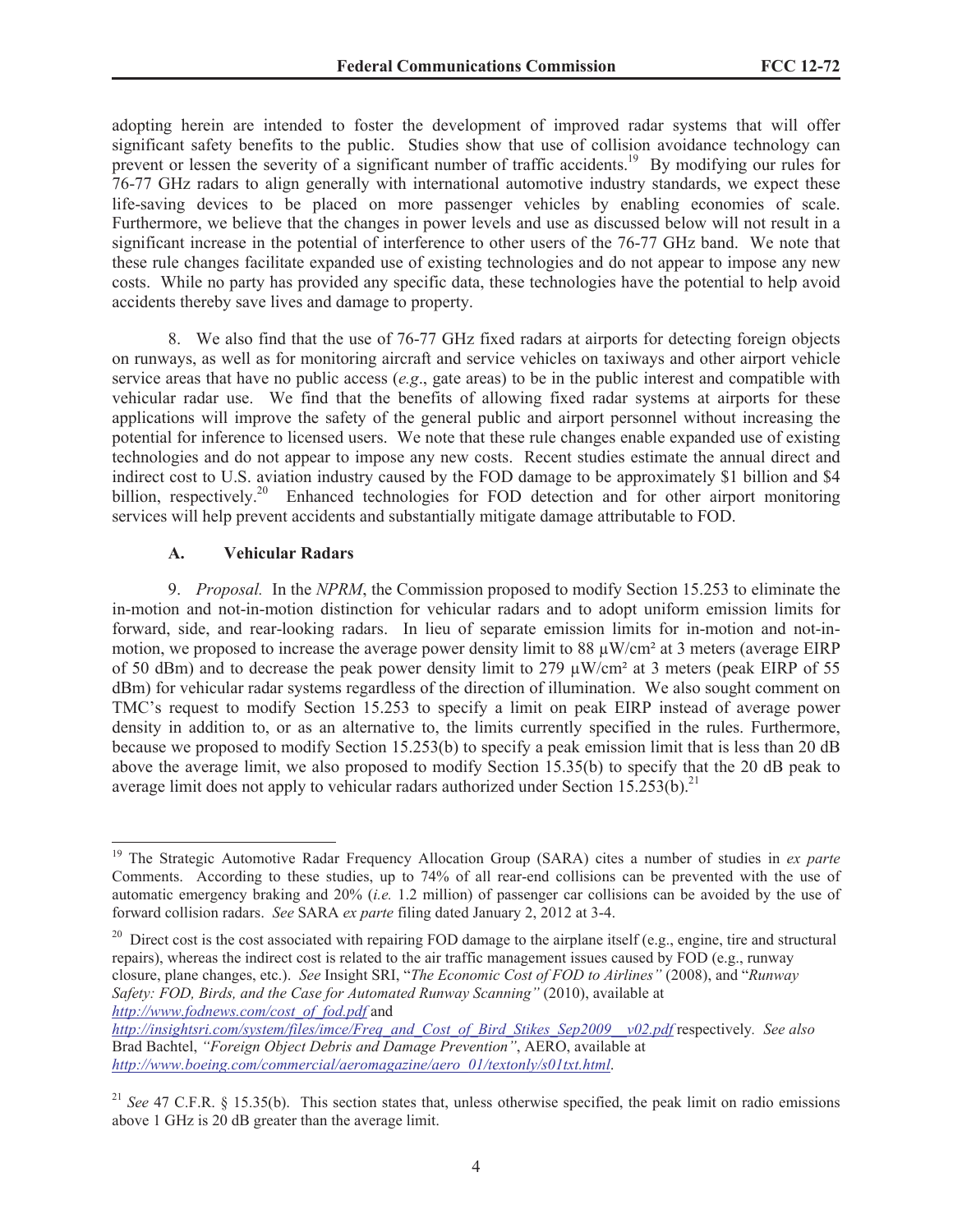10. *Comments.* The automotive industry overwhelmingly supports the proposed rules for vehicular radars citing enhanced detecting performance–resulting in improved collision avoidance, driver safety, and convenience–coupled with reduced costs due to global harmonization. However, the National Radio Astronomy Observatory (NRAO) and National Academy of Sciences' Committee on Radio Frequencies (CORF) raise concerns about increased potential interference to radio astronomy operations if the proposed rules are adopted.

11. NRAO states that interference is inevitable and the destruction of radio astronomy receivers is a serious possibility if these "high-powered" vehicular radars operate in sufficient proximity to radio astronomy sites.<sup>22</sup> It further states that GPS-based coordination zones and/or an easily accessible on/off switch would alleviate these dangers but states that it is open to alternative suggestions from the FCC or from industry. NRAO states that fencing roads to keep vehicles away from radio astronomy receivers is an impractical solution given that roads often run directly toward radio astronomy stations as evidenced by the visibility of headlights at observatory sites at night. It argues that vehicular radars may interfere with radio astronomy receivers over distances up to 100 km and that the potential for interference exists with any signal that appears at the victim antenna, not just down its boresight. It states that a single car radar may interfere with radio astronomy observations when seen well off the axis of the radar beam and/or at considerable distances, even in wet air.<sup>23</sup>

12. CORF states that the rules increasing the average power density limits for automotive vehicular radars operating in this band should not be enacted unless radar manufacturers are required to work with representatives of the Radio Astronomy service (RAS) community to find solutions that will minimize interference with RAS observations. CORF states that if the Commission authorizes increased average power density limits for automotive radars operating in this band, it should not authorize fullpower radar transmissions from a vehicle when that vehicle is not in motion.<sup>24</sup>

13. The automotive industry strongly disagrees with the NRAO's assertions that harmful interference will be caused to RAS operations if the average power density limits are increased. It argues that NRAO's claims are speculative and that NRAO has failed to corroborate its claims with factual support and documented cases of interference.<sup>25</sup> It states that NRAO's interference allegations were contrary to the past ten years of real-world experience with automotive radar systems in the United States and Europe.<sup>26</sup> It continues to believe that no significant potential exists for interference from vehicular radar to radio astronomy receivers and there is simply no evidentiary or well-founded policy basis to support NRAO's proposal to equip vehicles with an on/off switch to protect radio astronomy installations, which would be both unnecessary and costly.<sup>27</sup> It states that for safety reasons, a vehicle operator and its occupants cannot be dependent on the functioning of vehicular radar systems that have any possibility of being deactivated.<sup>28</sup> Furthermore, it does not support NRAO's recommendation to create coordination

<sup>&</sup>lt;sup>22</sup> NRAO states that input power required to destroy or permanently impair a radio astronomy detector is measured in tens of mW, about the same power of one of the vehicular radars. Therefore, if the beam from one of these radars were to find its way down or near the boresight of a radio astronomy antenna at close range, permanent physical harm to a radio astronomy detector would result. *See* NRAO Comments, RM-11-555 dated September 18, 2009 at 2.

<sup>23</sup> *See* NRAO Comments at 4-5.

<sup>24</sup> *See* CORF *ex parte* filing dated August 08, 2011 at 6-7.

<sup>25</sup> *See* TMC Reply at 4 and MBUSA Reply at 2.

<sup>26</sup> *See* TMC Reply at 4, MBUSA Reply at 2 and BMW Reply at 1.

<sup>27</sup> *See* MBUSA Reply at 2 and SARA *ex parte* filing dated January 02, 2012 at 6-7.

<sup>&</sup>lt;sup>28</sup> An example of such radar-based safety is a PRESAFE Brake system that is designed to prevent or mitigate a forward collision, so disabling the feature would unnecessarily create a safety risk for the vehicle's occupants. *See* MBUSA Reply at 2, BMW Reply at 1 and SARA *ex parte* filing dated January 02, 2012 at 6-7.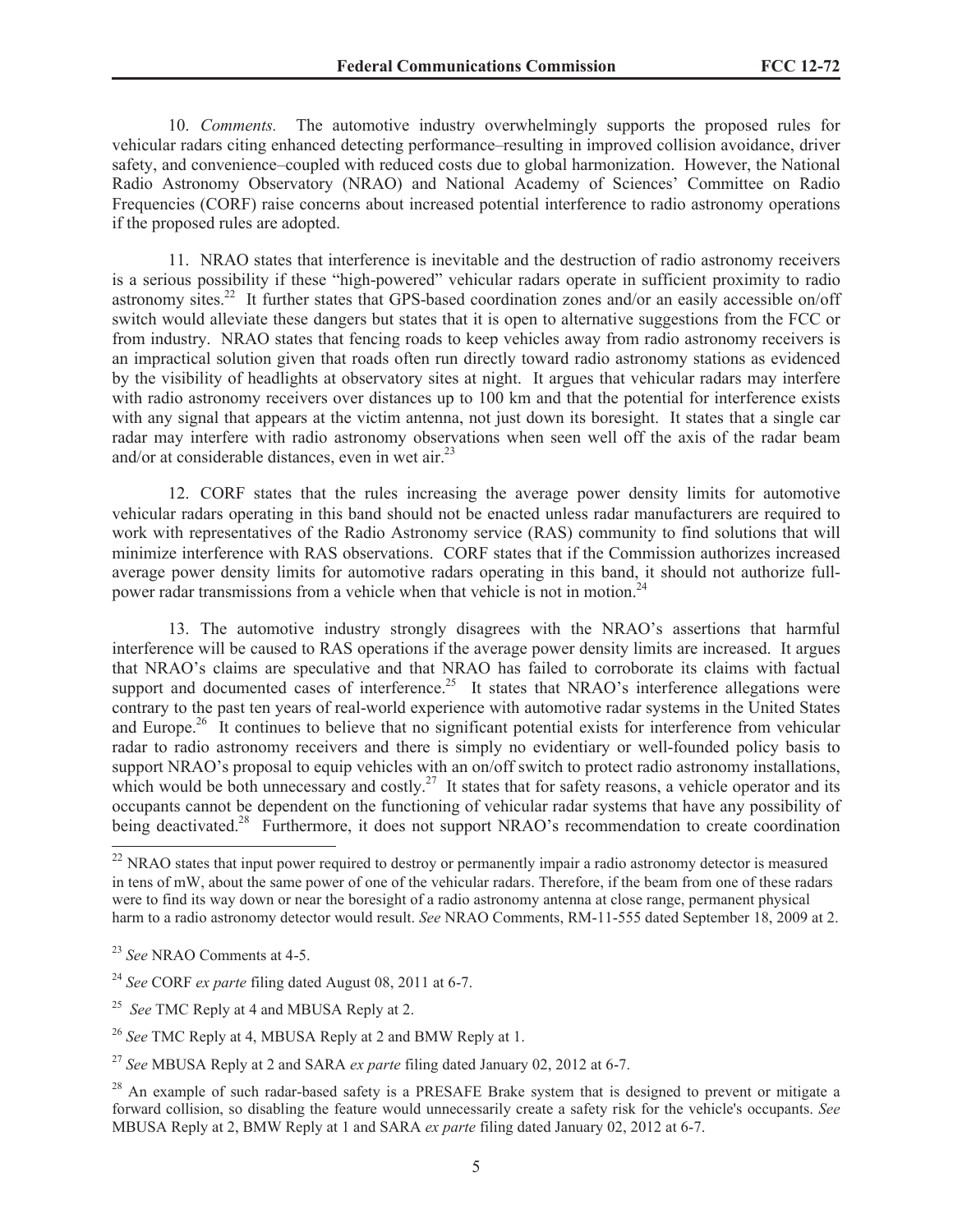zones by incorporating GPS into automotive radar, as this will increase the cost and complexity of radar systems with very little corresponding benefit in terms of reducing the potential for interference.<sup>29</sup> It contends that the likelihood of a horizontal emitting beam from a vehicle going directly down the main beam of a vertically oriented antenna is difficult to imagine; as well as the fact that the RAS sites are generally in remote or mountainous areas.<sup>30</sup>

14. *Decision.* We are modifying Section 15.253 to (1) eliminate the in-motion and not-inmotion distinction for vehicular radars, (2) adopt a single set of emission limits for forward, side, and rear-looking radars, and (3) amend the emission limits for vehicular radars to specify the average and peak radiated emission limits as both EIRP and a power density limit of 88  $\mu$ W/cm<sup>2</sup> at 3 m (average EIRP of 50 dBm) and 279  $\mu$ W/cm<sup>3</sup> at 3m (peak EIRP of 55 dBm), respectively. In light of this, we are modifying Section 15.35(b) to specify that the 20 dB peak limit provision will no longer apply to vehicular radars in the  $76-77$  GHz band.<sup>31</sup> Devices operating under the provisions of these rules continue to be subject to the radiofrequency radiation exposure requirements specified in §§1.1307(b), 2.1091 and 2.1093 of the FCC rules, as appropriate.<sup>32</sup>

15. We find that the new set of emission limits will not measurably increase potential for interference from vehicular radar systems to RAS operations in the 76-77 GHz band. First, the reduced peak limit we adopt for vehicular radars will increase the level of interference protection afforded to RAS system because it is lower than the current peak limit. Second, the average power limit is being increased by only 1.7 dB from the current maximum for vehicular radars in the 76-77 GHz band, *i.e.*, from 48.3 dBm to 50 dBm. Under worst-case free space conditions a 1.7 dB increase is only a 1.2-fold increase in signal range. The very short distances that these radars operate under, plus the propagation characteristics of the band, translate in practice to a minimal increase in interference potential that we do not believe will yield any increase in actual interference to RAS operations. Because the radio astronomy observatories typically have control over access to a distance of one kilometer from the telescopes to provide protection from interference caused by automobile spark plugs and other uncontrolled RFI sources, the potential for interference caused by the incremental increase in average power limits at that distance (one kilometer) would be negligible.<sup>33</sup> Furthermore, the effect of an increase in average power level of 1.7 dB is negligible when also taking into account the variability in propagation characteristics due to terrain, weather and other propagation factors.<sup>34</sup>

16. We agree with the automotive industry that given the horizontal direction of vehicular radar beams, the propagation characteristics of terrain and the geographical location of the RAS equipment, the modified emission limits pose no additional risk of interference or damage to the RAS equipment compared to the current rules.<sup>35</sup> Accordingly, we believe that there is no need to restrict vehicular radar systems based on coordination zones or to impose requirements for a GPS-aware automatic or a user

<sup>29</sup> *See* ITSA Reply at 2 and TMC Reply at 4.

<sup>30</sup> *See* ASC Reply at 2, TMC Comments at 4 and TMC Reply, RM-11555 dated October 8, 2009 at 5.

<sup>&</sup>lt;sup>31</sup> We are modifying our rules to specify average and peak radiated emission limits in equivalent EIRP and power density units so that manufacturers can use either specification to express the emissions from their devices.

<sup>32</sup> *See* 47 C.F.R. § 15.253(f) (referencing 47 C.F.R. §§ 1.1307(b), 2.1091, and 2.1093).

<sup>&</sup>lt;sup>33</sup> See Amendment of Parts 2, 15 and 97 of the Commission's Rules to Permit the Use of Radio Frequencies Above 40 GHz for New Radio Applications, *Third Memorandum Opinion and Order*, 15 FCC Rcd 10515 (2000) at para. 8 and n.15.

<sup>&</sup>lt;sup>34</sup> Free-Space Path Loss =  $32.5 + 20 \log (f_{MHz}) + 20 \log (d_{km})$ ; At d= 1 km and f = 76500 MHz, free-space path loss is approximately 130 dB.

<sup>35</sup> *See* TMC Reply, RM-11555 dated October 8, 2009 at 2 and MBUSA Reply, RM-11555 dated October 8, 2009 at 3.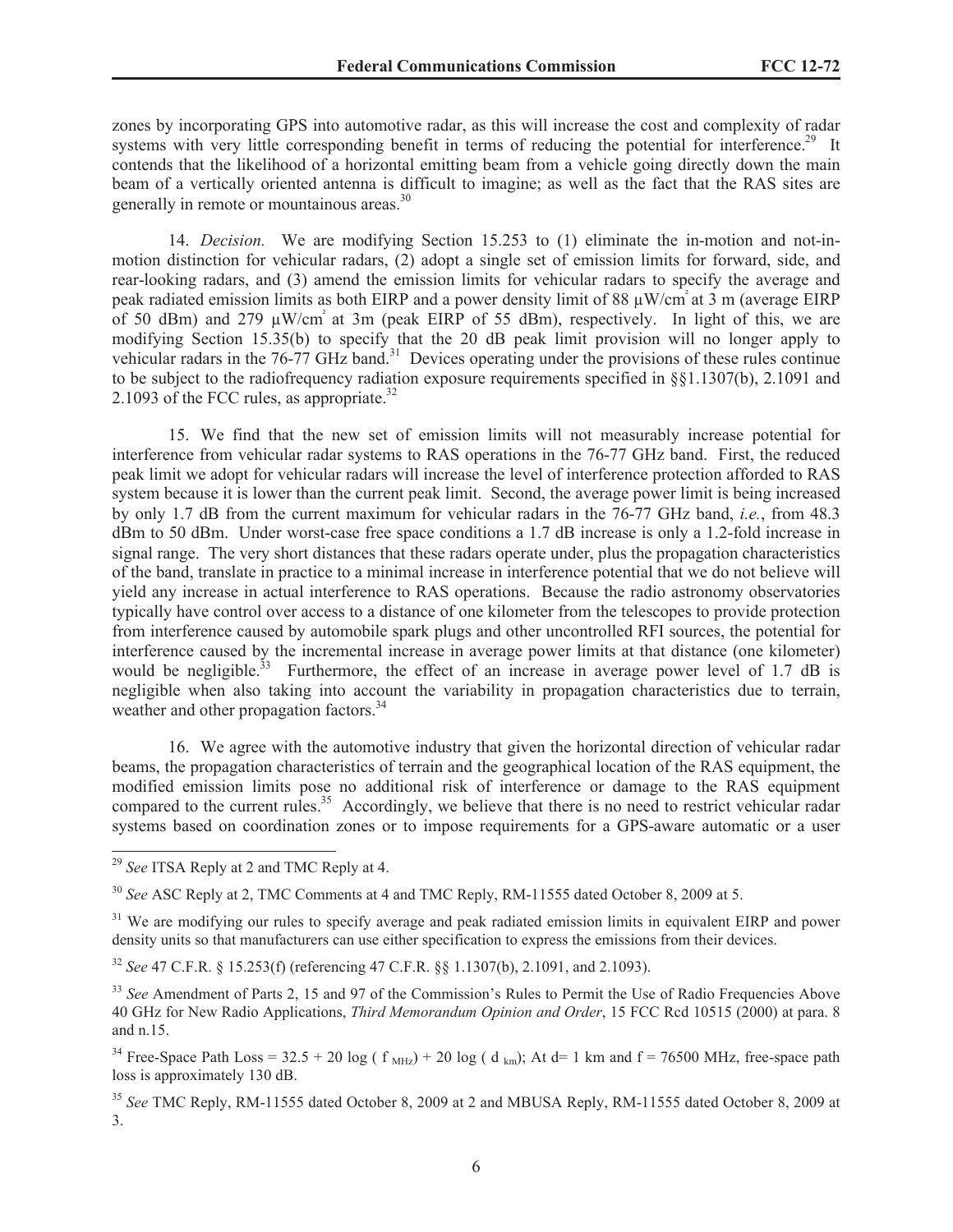operated cut-off switch.

17. The National Telecommunications and Information Administration (NTIA) noted that the National Science Foundation (NSF)-sponsored a study documenting measurements performed jointly by representatives from the radio astronomy community and several vehicular radar manufacturers.<sup>36</sup> The measurements performed using the University of Arizona's 12 Meter Telescope located at Kitt's Peak examined the impact that vehicular radar emissions would have on radio astronomy installations.<sup>37</sup> Emissions of two different vehicular radars manufactured by Robert Bosch GmbH and Continental Corporation were measured in the adjacent 77-80 GHz band. The measurements of the emissions from a single vehicular radar system at two distances (1.7 km and 26.9 km from the radio astronomy installation) indicated that the received signal level at the radio astronomy installation exceeded the protection criteria specified in Recommendation International Telecommunication Union Radiocommunications Sector  $(ITU-R) RA.769-2.<sup>38</sup>$  The study acknowledges that mitigation factors such as terrain shielding, orientation of the vehicular radar transmitter antenna with respect to the observatory, or attenuation of the vehicular radar transmitter if mounted behind the vehicle bumper were not taken into account and would tend to reduce the distance at which interference occurred.<sup>39</sup> NTIA requested that this study be included as part of the public record for this proceeding, and asked that we encourage the radio astronomy community and the vehicular radar manufacturers to continue this cooperative effort to examine and implement mitigation techniques that can be employed to address the potential interference concerns. We recognize the concerns of the radio astronomy community in both the 76-77 GHz band at issue in this proceeding and in the 77-80 GHz band examined in the study. As discussed above, the Commission's rules have permitted vehicular radars to operate in the 76-77 GHz band since 1995. Further, we expect any increase in potential interference in the 76-77 GHz band as a result of the technical rules changes we are making here to be negligible when compared to the overall effect caused by the variability in propagation characteristics due to terrain, weather and other propagation factors.<sup>40</sup> We have not found anything in the NSF study that suggests that the increase in the potential for harmful interference resulting from these rule revisions will not be negligible. Further, we always encourage cooperation between parties with respect to compatibility of systems that use the radio spectrum, thus we specifically encourage continued cooperation between the radio astronomy community and the vehicular radar industry.

18. Finally, we agree with the commenters that there has been significant growth in the use of automobile radar systems, and we anticipate that these systems will become relatively commonplace within a few years because of consumer demand for increased vehicle safety. We believe that these developments will make automotive safety and convenience more affordable and readily available to the public, as the automotive industry will be able to develop new and improved vehicular radars with no measurable increase in potential interference to licensed services.<sup>41</sup>

<sup>&</sup>lt;sup>36</sup> Letter from Karl B. Nebbia, Associate Administrator, Office of Spectrum Management, National Telecommunications and Information Administration, to Julius Knapp, Chief, Office of Engineering and Technology, Federal Communications Commission (May 23, 2012).

<sup>37</sup> National Radio Astronomy Observatory, Electronics Division Technical Note No. 219, *Measurements of Automotive Radar Emissions Received by a Radio Astronomy Observatory* (December 8, 2011) (Joint Study). This joint study is available at http://www.gb.nrao.edu/electronics/edtn/edtn219.pdf.

<sup>38</sup> Recommendation ITU-R RA.769-2, *Protection criteria used for radio astronomical measurements* (2003).

<sup>&</sup>lt;sup>39</sup> Joint Study at 36.

<sup>40</sup> *See* para. 15 above.

<sup>41</sup> *See* TMC Petition at 2 and SARA *ex parte* filing dated January 02, 2012 at 3-4.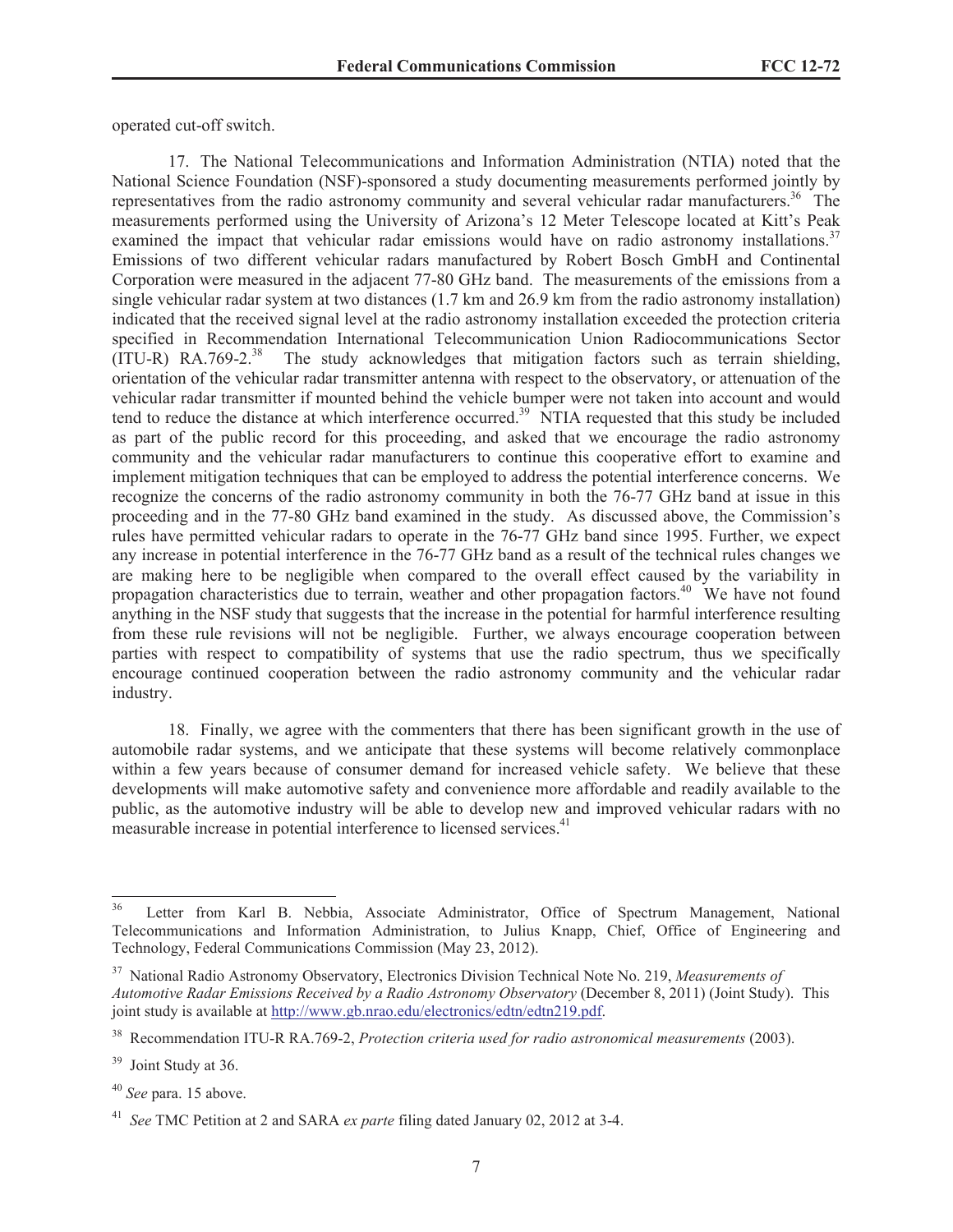### **B. Fixed Radar in the 76-77 GHz Band**

19. *Proposal*. In the *NPRM*, we proposed to allow the use of fixed radar systems at any location rather than restrict their use to only airport locations, as requested by Era in its petition for rulemaking.<sup>42</sup> We stated that Era's proposal to limit fixed radar operations to specific locations such as airports or other places where fixed radars would not illuminate public roads may be overly restrictive and could cause unnecessary burdens to the public if implemented. We stated that fixed radars operating at the same maximum power levels as vehicular-mounted radars would be even less likely to interfere with the RAS and Radiolocation services than vehicle-mounted radars because the locations where they are used would not change. We stated that fixed radars should be able to co-exist with vehicular radars because they both would operate with the same power level and use antennas with narrow beamwidths, thus reducing the chances that the signal from one radar would be within the main lobe of the receive antenna of the other. In a worst-case scenario, where two radars are aiming directly at each other, fixed radar should have no more impact on a vehicular radar system than another vehicular system would.

20. We sought comment on whether we should allow unlicensed fixed radar applications to operate within the 76-77 GHz band at the same power levels as those proposed for vehicular radars. We also sought comment on whether there is a need to limit fixed radar applications to specific locations such as airports and/or locations where they are not aimed at publicly accessible roads, or if some alternative criteria would be more appropriate.<sup>43</sup>

21. *Comments.* The commenters overwhelmingly opposed the use of fixed radar applications in the 76-77 GHz band without regard to location as proposed by the Commission, although some argued that fixed radars could be permitted for airport use only. The opponents cited increased interference potential to vehicular radars and a lack of technical analysis and study for fixed radar in the 76-77 GHz band.

22. The proponents of vehicular radar systems are concerned that significant electromagnetic interference from fixed radar systems may occur that could compromise the safe operation of vehicular radar systems.<sup>44</sup> They contend that the Commission should wait for the results of ongoing analyses and studies regarding the issue of interference from fixed radar systems in the 76-77 GHz band. One such ongoing study is the European Commission's MOSARIM (More Safety for All by Radar Interference Mitigation) study which should provide a better technical understanding of the risks of inter-radar interference.<sup>45</sup> Bosch states that the Commission has no record basis for proposing to expand its Part 15 rules to permit unspecified fixed operation in the 76-77 GHz band without substantial operating limitations. It adds that the Commission's proposal is not based on any compatibility studies and is an unjustified and dangerous expansion of the narrow and reasonable operating authority proposed by Era.<sup>46</sup> Delphi Automotive Systems (Delphi) states that there are a number of applications such as monitoring tunnels, bridges and traffic control that would aim the antenna main beam directly at the roadway thereby increasing the probability of interference to vehicular radars.<sup>47</sup>

23. Xsight urges the FCC to allow the deployment of fixed location radars in the 76-77 GHz

<sup>42</sup> *See NPRM*, *supra* note 2.

<sup>43</sup> *See NPRM*, *supra* note 2.

<sup>44</sup> *See* TMC Reply at 5-6, BMW Comments at 1, MBUSA Reply at 2, Bosch Comments at 1 and ITSA Reply at 2.

<sup>45</sup> *See* TMC Reply at 5, BMW Comments at 1, MBUSA Comments at 5, Bosch Comments at 7 and ITSA Reply at 2. *See also* http://www.mosarim.eu/.

<sup>46</sup> *See* Bosch Comments at 6.

<sup>47</sup> *See* Delphi Comments at 2.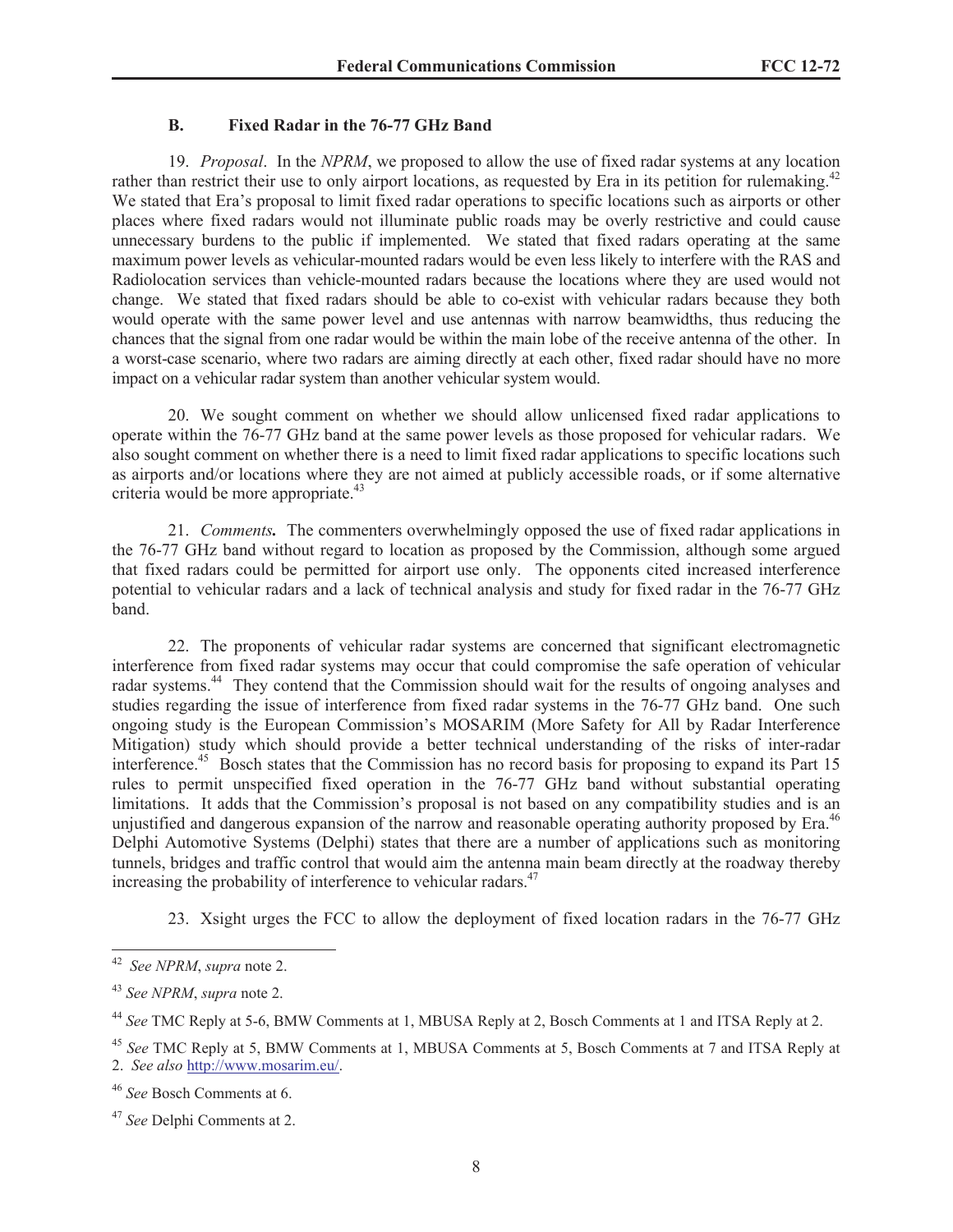band at airports.<sup>48</sup> It states that the FAA and numerous industry groups have all recognized the threat that foreign object debris (FOD) on taxiways and runways poses to the safety of air travel and that allowing FOD detection systems to operate in the 76-77 GHz band will prevent fatal accidents.<sup>49</sup> Xsight states that there is no need for the FCC to defer action on this issue and, indeed, the public interest demands swift action to permit companies like Xsight to deploy such technologies at airports as soon as possible.<sup>50</sup>

24. *Decision.* We are modifying Section 15.253 of our rules to allow the operation of fixed radars at airport locations with the same emission limits as those for vehicular radars in the 76-77 GHz band for purposes of detecting foreign object debris on runways and monitoring aircraft and service vehicles on taxiways and other airport vehicle service areas that have no public vehicle access (*e.g*., gate areas). Limiting the location of fixed radars in this way should prevent them from illuminating public roads, and thus reduce the likelihood of interference to vehicular radars while enabling airports to better monitor airport service vehicles and taxiways and to improve debris detection on the runways.

25. Moreover, airports are challenged with managing increasing congestion on the ground. This rule modification will add to the tools that enhance an airport's ability to determine the location of airplanes and airport ground vehicles that are operating in taxiways and runways. The presence of FOD in an airport's air operations area (AOA) poses a significant threat to the safety of air travel. Foreign object debris on taxiways and runways has the potential to damage aircraft during the critical phases of takeoffs and landings, which can lead to catastrophic loss of life and at the very least increased maintenance and operating costs.<sup>51</sup> This rule modification will help reduce FOD hazards through the implementation of a FOD management program and the effective use of FOD detection and removal equipment. $52$ 

26. We disagree with the commenters who state that only vehicular radars should be allowed to operate under the Part 15 rules. We conclude that both vehicular radars and fixed radars at airports, under the limited circumstances we are providing for here, will be able to operate successfully in the 76-77 GHz band. Airport runways, taxiways and other non-public areas at airports are generally not near public roadways, and fixed radars at airports should not illuminate public roadways in the vicinity. With respect to the use of fixed radars outside of airports, we continue to believe that vehicular radars should be able to share the band with fixed radars operating at the same levels and note that there are no conclusive test

<sup>48</sup> Xsight develops electro-optical and radar sensing technologies for airports and transportation, including FOD detection systems for use on airport runways and taxiways. *See* Xsight *ex parte* filing dated January 13, 2011.

<sup>49</sup> *See* Xsight *ex parte* filing dated October 13, 2011. *See also* U.S. Department of Transportation, Federal Aviation administration Advisory Circular No. 105/5210-24.

<sup>&</sup>lt;sup>50</sup> The FAA has advised NTIA that although an airport authority could allow unlicensed FOD radars to operate, the FAA would not use the output from those devices because they would not satisfy FAA requirements to support safety operations at airports. Nonetheless, the FAA also advised NTIA of an exception to this position for unlicensed FOD radars if each radar based primary sensor is deployed with at least one other non-radio frequency based primary sensor (*e.g*., optical sensor) that meets FAA requirements. The FAA stated that it could support the FCC's authorization of such devices for safety operations at airports because two primary sensors of differing technology would maximize detection, reduce false indication, and provide redundancy in the event that one of the types of primary sensor is disabled by external means. *See* NTIA *ex parte* filing dated November 21, 2011 at 2 and 5.

<sup>&</sup>lt;sup>51</sup> On July 25, 2000 Air France Flight 4590 crashed shortly after take-off from Charles de Gaulle Airport outside Paris, France. All one hundred passengers and nine crew members, plus four people on the ground, were killed. The official investigation, concluded by France's Bureau Enquetes-Accidents, determined that the catastrophic series of events that caused the Concorde crash were precipitated when FOD on the runway tore a tire, resulting in additional damage to the aircraft. http://www.guardian.co.uk/uk/2002/jan/17/concorde.world

<sup>52</sup> *See* U.S. Department of Transportation, Federal Aviation administration Advisory Circular No. 105/5210-24, http://www.faa.gov/documentLibrary/media/Advisory\_Circular/150\_5210\_24.pdf (hereinafter AC 105/5210-24).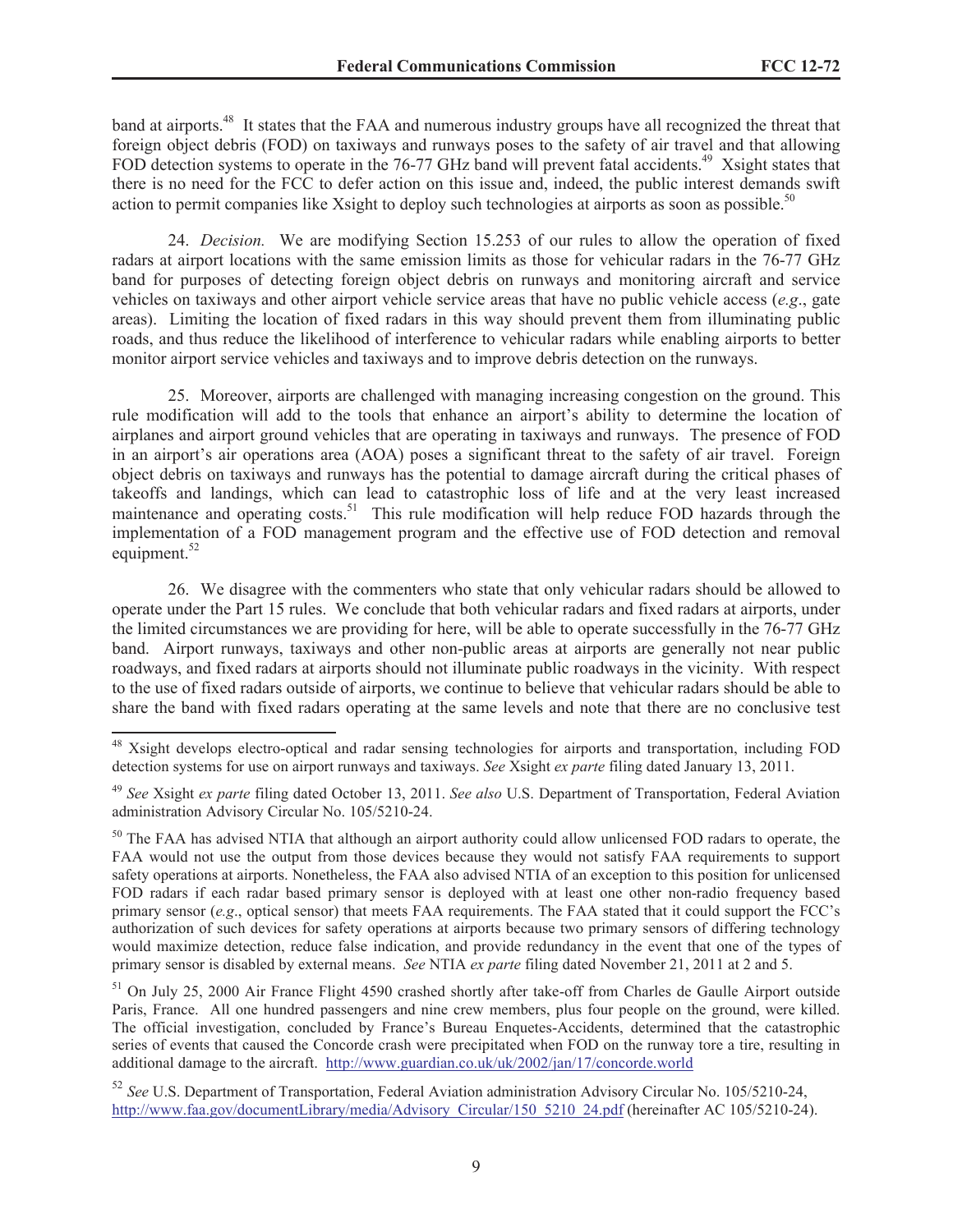results indicating that there would be incompatibility issues between the two types of radars. We recognize, however, that no parties have come forward to support fixed radar applications beyond airport locations in this band. Therefore, in the absence of a clear demand, we are not adopting provisions for unlicensed fixed radar operations outside of airport locations in the 76-77 GHz band at this time.

## **IV. PROCEDURAL MATTERS**

### **A. Final Regulatory Flexibility Analysis**

27. The Final Regulatory Flexibility Analysis, required by the Regulatory Flexibility Act, *see* 5 U.S.C. § 604, is contained in Appendix C.

### **B. Paperwork Reduction Analysis**

28. This document does not contain new or modified information collection requirements subject to the Paperwork Reduction Act of 1995 (PRA, Public Law 104-13. In addition, therefore, it does not contain any new or modified information collection burden for small business concerns with fewer than 25 employees, pursuant to the Small Business Paperwork Relief Act of 2002, Public Law 107-198, *see* 44 U.S.C. § 3506(c)(4).

### **C. Further Information**

29. For further information regarding this Report and Order, please contact Aamer Zain, Technical Rules Branch, Policy and Rules Division, Office of Engineering and Technology, Federal Communications Commission,  $445 \frac{12^{th}}{25}$  Street, S.W., Washington, DC 20554, at 202-418-2437 or via the Internet at Aamer.Zain@fcc.gov.

### **V. ORDERING CLAUSES**

30. Accordingly, IT IS ORDERED, pursuant to Sections 1, 2, 4(i), 301, 302, and 303(f) of the Communications Act of 1934, 47 U.S.C. §§ 151, 152, 154(i), 301, 302a, and 303(f), that this Report and Order is hereby ADOPTED.

31. IT IS FURTHER ORDERED that the Commission's Consumer and Governmental Affairs Bureau, Reference Information Center, SHALL SEND a copy of this Report and Order, including the Final Regulatory Flexibility Analysis, to the Chief Counsel for Advocacy of the Small Business Administration.

32. IT IS FURTHER ORDERED that these proceedings, ET Docket No. 11-90 and ET Docket No. 10-28, ARE HEREBY TERMINATED.

FEDERAL COMMUNICATIONS COMMISSION

Marlene H. Dortch Secretary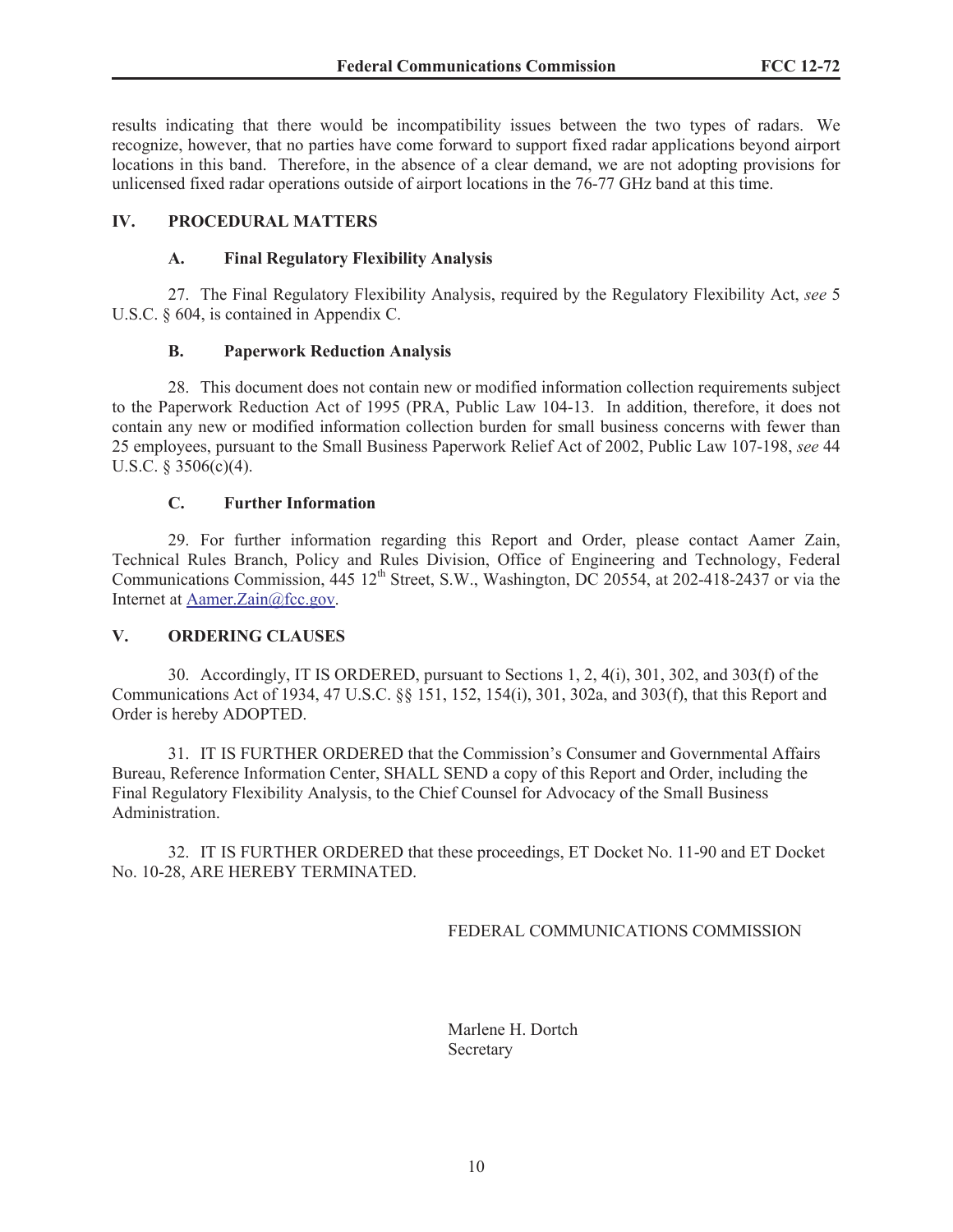# **APPENDIX A**

## **Comments**

- 1. Association of Global Automakers
- 2. Autoliv Active Safety Systems
- 3. Automotive Safety Council
- 4. BMW Group
- 5. Continental Automotive systems
- 6. Delphi Automotive Systems
- 7. DENSO Corporation
- 8. Fujitsu Ten Limited
- 9. Measurement, Control & Automation Association
- 10. Mercedes-Benz USA, LLC
- 11. National Radio Astronomy Observatory
- 12. Robert Bosch, GmbH
- 13. Strategic Automotive Radar Frequency Allocation Group
- 14. Toyota Motor North America
- 15. Volvo Trucks North America

## **Reply Comments**

- 1. Association of Global Automakers
- 2. Autoliv Active Safety Systems
- 3. Automotive Safety Council
- 4. BMW Group
- 5. Continental Automotive systems
- 6. Intelligent Transportation Society of America
- 7. Mercedes-Benz USA, LLC
- 8. National Radio Astronomy Observatory
- 9. Strategic Automotive Radar Frequency Allocation Group
- 10. Toyota Motor North America
- 11. Xsight Systems

## *Ex Parte* **Comments**

- 1. Intelligent Transportation Society of America
- 2. National Academy of Sciences' Committee on Radio Frequencies
- 3. National Radio Astronomy Observatory
- 4. National Telecommunications and Information Administration, Dept. of Commerce.
- 5. Robert Bosch, GmbH
- 6. Strategic Automotive Radar Frequency Allocation Group
- 7. Toyota Motor North America
- 8. Xsight Systems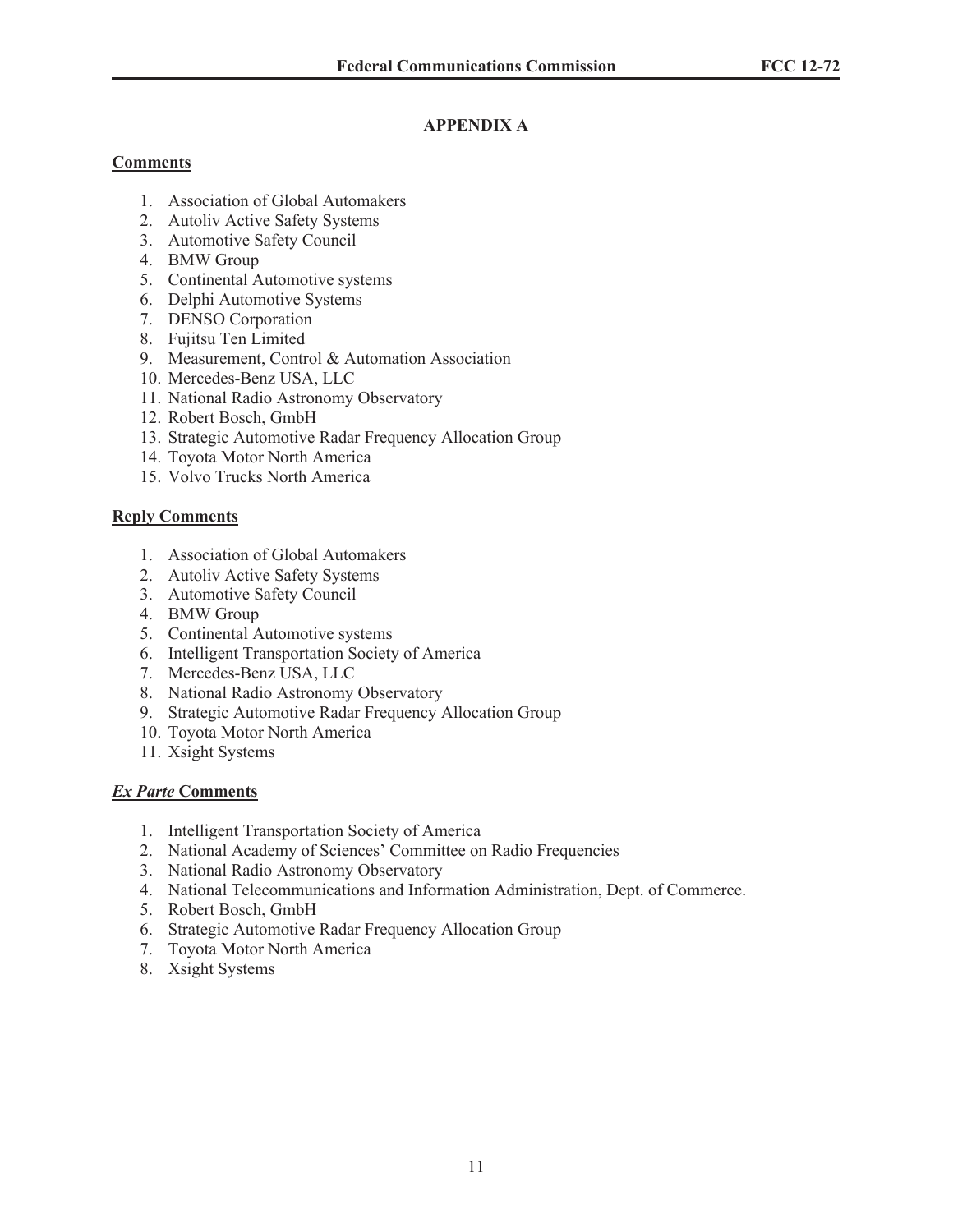## **APPENDIX B**

## **Final Rules**

For the reasons set forth in the preamble, the Federal Communications Commission proposes to amend Part 15 of Title 47 of the Code of Federal Regulations to read as follows:

## **Part 15 – RADIO FREQUENCY DEVICES**

1. The authority citation for Part 15 continues to read as follows:

**Authority:** 47 U.S.C. 154, 302a, 303, 304, 307, 336 and 544a.

2. Section 15.35 is amended by revising paragraph (b) to read as follows:

## **§ Measurement detector functions and bandwidths.**

\* \* \* \* \*

(b) Unless otherwise specified, on any frequency or frequencies above 1000 MHz, the radiated emission limits are based on the use of measurement instrumentation employing an average detector function. Unless otherwise specified, measurements above 1000 MHz shall be performed using a minimum resolution bandwidth of 1 MHz. When average radiated emission measurements are specified in this part, including average emission measurements below 1000 MHz, there also is a limit on the peak level of the radio frequency emissions. Unless otherwise specified, *e.g.*, see §§ 15.250, 15.252, 15.253(b), 15.255, and 15.509–15.519, the limit on peak radio frequency emissions is 20 dB above the maximum permitted average emission limit applicable to the equipment under test. This peak limit applies to the total peak emission level radiated by the device, *e.g.*, the total peak power level. Note that the use of a pulse desensitization correction factor may be needed to determine the total peak emission level. The instruction manual or application note for the measurement instrument should be consulted for determining pulse desensitization factors, as necessary.

\* \* \* \* \*

3. Section 15.253 is revised to read as follows:

## **§ 15.253 Operation within the bands 46.7–46.9 GHz and 76.0–77.0 GHz.**

(a) Operation within the band 46.7–46.9 GHz is restricted to vehicle-mounted field disturbance sensors used as vehicle radar systems. The transmission of additional information, such as data, is permitted provided the primary mode of operation is as a vehicle-mounted field disturbance sensor. Operation under the provisions of this section is not permitted on aircraft or satellites.

(b) The radiated emission limits within the bands 46.7–46.9 GHz are as follows:

(1) If the vehicle is not in motion, the power density of any emission within the bands specified in this section shall not exceed 200 nW/cm² at a distance of 3 meters from the exterior surface of the radiating structure.

(2) For forward-looking vehicle mounted field disturbance sensors, if the vehicle is in motion the power density of any emission within the bands specified in this section shall not exceed 60 μW/cm² at a distance of 3 meters from the exterior surface of the radiating structure.

(3) For side-looking or rear-looking vehicle-mounted field disturbance sensors, if the vehicle is in motion the power density of any emission within the bands specified in this section shall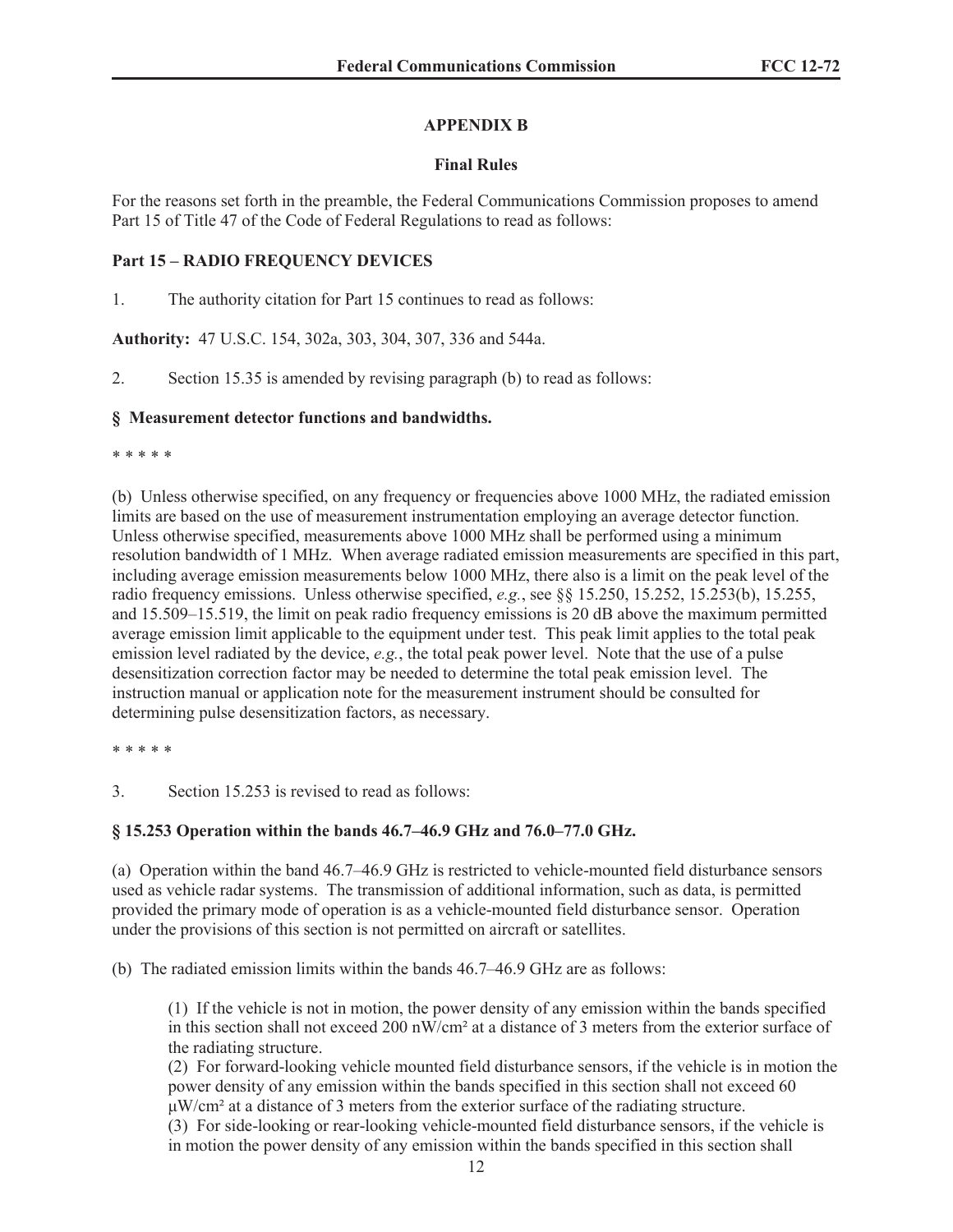not exceed 30 μW/cm<sup>2</sup> at a distance of 3 meters from the exterior surface of the radiating structure.

(4) The provisions in § 15.35 limiting peak emissions apply.

(c) Operation within the band 76.0–77.0 GHz is restricted to vehicle-mounted field disturbance sensors used as vehicle radar systems and to fixed radar systems used at airport locations for foreign object debris detection on runways and for monitoring aircraft as well as service vehicles on taxiways and other airport vehicle service areas that have no public vehicle access. The transmission of additional information, such as data, is permitted provided the primary mode of operation is as a field disturbance sensor. Operation under the provisions of this section is not permitted on aircraft or satellites.

(d) The radiated emission limits within the band 76.0–77.0 GHz are as follows:

(1) The average power density of any emission within the bands specified in this section shall not exceed 88  $\mu$ W /cm<sup>2</sup> at a distance of 3 meters from the exterior surface of the radiating structure (average EIRP of 50 dBm).

(2) The peak power density of any emission within the band  $76-77$  GHz shall not exceed 279  $\mu$ W /cm<sup>2</sup> at a distance of 3 meters from the exterior surface of the radiating structure (peak EIRP of 55 dBm).

(e) The power density of any emissions outside the operating band shall consist solely of spurious emissions and shall not exceed the following:

(1) Radiated emissions below 40 GHz shall not exceed the general limits in § 15.209.

(2) Radiated emissions outside the operating band and between 40 GHz and 200 GHz shall not exceed the following:

(i) For field disturbance sensors operating in the band 46.7–46.9 GHz:

2 pW/cm² at a distance of 3 meters from the exterior surface of the radiating structure.

(ii) For field disturbance sensors operating in the band 76–77 GHz:

600 pW/cm² at a distance of 3 meters from the exterior surface of the radiating structure. (3) For radiated emissions above 200 GHz from field disturbance sensors operating in the 76–77 GHz band: the power density of any emission shall not exceed  $1000 \text{ pW/cm}^2$  at a distance of 3 meters from the exterior surface of the radiating structure.

(4) For field disturbance sensors operating in the 76–77 GHz band, the spectrum shall be investigated up to 231 GHz.

(f) Fundamental emissions must be contained within the frequency bands specified in this section during all conditions of operation. Equipment is presumed to operate over the temperature range  $-20$  to  $+50$ degrees Celsius with an input voltage variation of 85% to 115% of rated input voltage, unless justification is presented to demonstrate otherwise.

(g) Regardless of the power density levels permitted under this section, devices operating under the provisions of this section are subject to the radiofrequency radiation exposure requirements specified in §§ 1.1307(b), 2.1091 and 2.1093 of this chapter, as appropriate. Applications for equipment authorization of devices operating under this section must contain a statement confirming compliance with these requirements for both fundamental emissions and unwanted emissions. Technical information showing the basis for this statement must be submitted to the Commission upon request.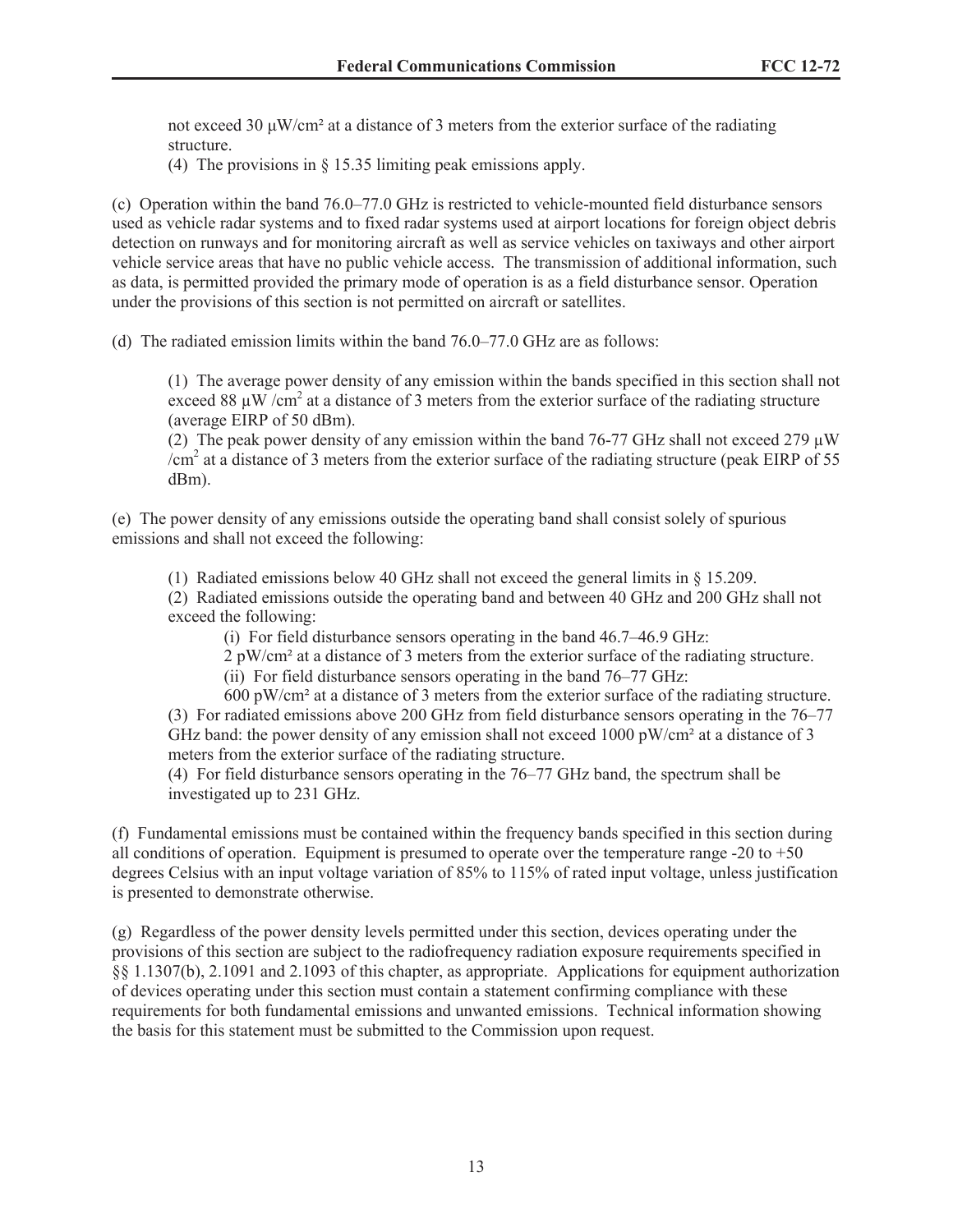## **APPENDIX C**

### **FINAL REGULATORY FLEXIBILITY ANALYSIS**

As required by the Regulatory Flexibility Act  $(RFA)$ ,<sup>1</sup> an Initial Regulatory Flexibility Analysis (IRFA) was incorporated in the *Notice of Proposed Rulemaking* (NPRM) in this Docket 11-90.<sup>2</sup> The Commission sought written public comment on the proposals in the NPRM, including comment on the IRFA. As described more fully below, we find that the rules we adopt in the Report and Order will not have a significant economic impact on a substantial number of small entities.<sup>3</sup> We did not receive comments from The Organization for the Promotion and Advancement of Small Telecommunications Companies (OPASTCO). We have nonetheless provided this Final Regulatory Flexibility Analysis (FRFA) to provide a fuller record in this proceeding. This FRFA conforms to the RFA.<sup>4</sup>

### **A. Need for, and Objectives of, the Report and Order.**

1. On May 24, 2011, the Commission released a NPRM seeking comments regarding petitions for rulemaking filed by Toyota Motor Corporation (TMC) and Era Systems Corporation (Era) requesting modifications to Section 15.253 of the rules for vehicular radar systems operating in the 76-77 GHz band. Vehicular radars can determine the exact distance and relative speed of objects in front of, beside, or behind a car to improve the driver's ability to perceive objects under bad visibility conditions or objects that are in blind spots. Some examples of vehicular radar systems include collision warning and mitigation systems, blind spot detection systems, lane change assist and parking aid systems. The NPRM proposed to eliminate the requirement that vehicular radars decrease power when the vehicle on which the radar is mounted is stopped, or not in motion, and to expand the use of unlicensed 76-77 GHz band radars to fixed infrastructure systems. These modifications to the rules will provide more efficient use of spectrum, and enable the automotive radar application industries and fixed radar applications, operating at airports only, to develop enhanced safety measures for drivers and the general public. In addition, these modifications would make the rules governing the vehicle radars in United States more comparable to those outside the United States and benefit the automotive and aviation industries in terms of enabling new product development and cost reduction

#### **B. Summary of Significant Issues Raised by Public Comments in Response to the IRFA.**

2. There were no public comments filed that specifically addressed the rules and policies in the IRFA.

### **C. Response to Comments by the Chief Counsel for Advocacy of the Small Business Administration.**

3. Pursuant to the Small Business Jobs Act of 2010, the Commission is required to respond to any comments filed by the Chief Counsel for Advocacy of the Small Business Administration, and to provide a detailed statement of any change made to the proposed rules as a result of those comments. The Chief Counsel did not file any comments in response to the proposed rules in this proceeding.

<sup>&</sup>lt;sup>1</sup> See 5 U.S.C. § 603. The RFA, see 5 U.S.C. § 601-612, has been amended by the Small Business Regulatory Enforcement Fairness Act of 1996 (SBREFA), Public Law No. 104-121, Title II, 110 Stat. 857 (1996), and the Small Business Jobs Act of 2010, Public Law No. 111-240, 124 Stat. 2504 (2010).

<sup>2</sup> *NPRM*, 26 FCC Rcd 8107.

<sup>3</sup> Thus, we could certify that an analysis is not required. *See* 5 U.S.C. § 605(b).

<sup>4</sup> *See* 5 U.S.C. § 604.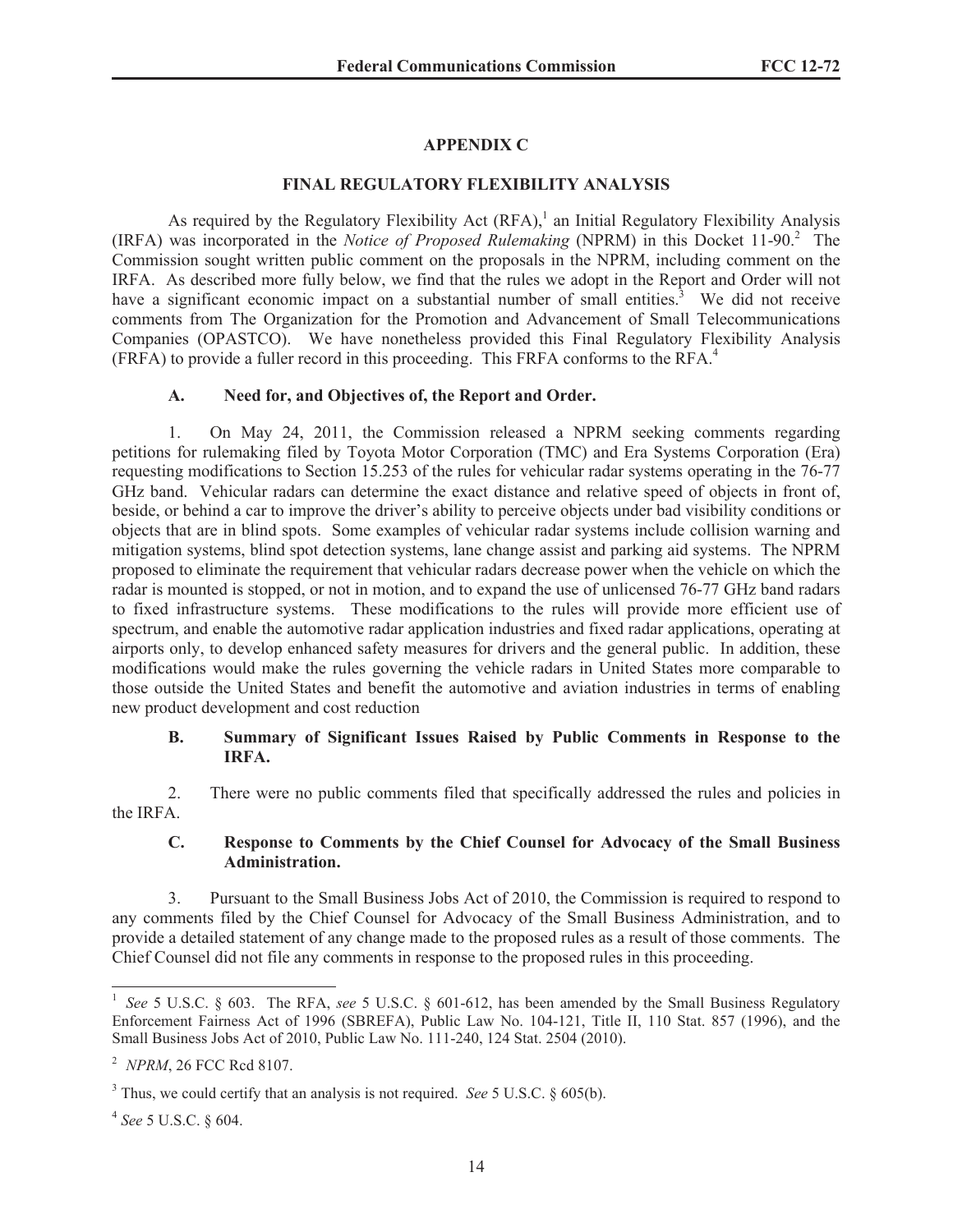## **D. Description and Estimate of the Number of Small Entities to Which the Rules Will Apply.**

4. **Small Businesses, Small Organizations, and Small Governmental Jurisdictions**. Our action may, over time, affect small entities that are not easily categorized at present. We therefore describe here, at the outset, three comprehensive, statutory small entity size standards.<sup>5</sup> First, nationwide, there are a total of approximately 27.5 million small businesses, according to the SBA. $<sup>6</sup>$  In addition, a</sup> "small organization" is generally "any not-for-profit enterprise which is independently owned and operated and is not dominant in its field."<sup>7</sup> Nationwide, as of 2007, there were approximately 1.6 million small organizations.<sup>8</sup> Finally, the term "small governmental jurisdiction" is defined generally as "governments of cities, towns, townships, villages, school districts, or special districts, with a population of less than fifty thousand."<sup>9</sup> Census Bureau data for 2007 indicate that there were 89,476 local governmental jurisdictions in the United States.<sup>10</sup> We estimate that, of this total, as many as 88,506 entities may qualify as "small governmental jurisdictions."<sup>11</sup>

5. **Radio Broadcasting**. This Economic Census category "comprises establishments primarily engaged in broadcasting aural programs by radio to the public. Programming may originate in their own studio, from an affiliated network, or from external sources."<sup>12</sup> The SBA has established a small business size standard for this category, which is: such firms having \$7 million or less in annual receipts.<sup>13</sup> According to Commission staff review of BIA Publications, Inc.'s *Master Access Radio Analyzer Database* on March 31, 2005, about 10,840 (95%) of 11,410 commercial radio stations had revenues of \$6 million or less. Therefore, the majority of such entities are small entities.

6. We note, however, that in assessing whether a business concern qualifies as small under the above size standard, business affiliations must be included.<sup>14</sup> In addition, to be determined to be a "small business," the entity may not be dominant in its field of operation.<sup>15</sup> We note that it is difficult at

 $^7$  <u>5 U.S.C. § 601(4)</u>.

<sup>8</sup> Independent Sector, The New Nonprofit Almanac & Desk Reference (2010).

9 *See* 5 U.S.C. § 601(5).

<sup>10</sup> U.S. Census Bureau, Statistical Abstract of the United States: 2012, Section 8, at 267, Table 428.

<sup>11</sup> The 2007 U.S Census data for small governmental organizations indicate that there were 89,476 "Local Governments" in 2007. (U.S. CENSUS BUREAU, STATISTICAL ABSTRACT OF THE UNITED STATES 2012, Table 428.) The criterion by which the size of such local governments is determined to be small is a population of 50,000. However, since the Census Bureau does not specifically apply that criterion, it cannot be determined with precision how many of such local governmental organizations is small. Measured by a criterion of a population of 50,000, many specific sub-entities in this category seem more likely than larger county-level governmental organizations to have small populations. Accordingly, of the 89,746 small governmental organizations identified in the 2007 Census, the Commission estimates that a substantial majority is small.

<sup>12</sup> U.S. Census Bureau, 2007 NAICS Definitions, "515112 Radio Stations"; http://www.census.gov/naics/2007/def/ND515112.HTM#N515112.

<sup>13</sup> 13 C.F.R. § 121.201, NAICS code 515112 (updated for inflation in 2008).

 $14$  "Concerns and entities are affiliates of each other when one controls or has the power to control the other, or a third party or parties controls or has the power to control both. It does not matter whether control is exercised, so long as the power to control exists." 13 C.F.R. § 121.103(a)(1) (an SBA regulation).

<sup>15</sup> 13 C.F.R. § 121.102(b) (an SBA regulation).

<sup>5</sup> *See* 5 U.S.C. §§ 601(3)—(6).

<sup>&</sup>lt;sup>6</sup> See SBA, Office of Advocacy, "Frequently Asked Questions," web.sba.gov/faqs (last visited May 6,2011; figures are from 2009).